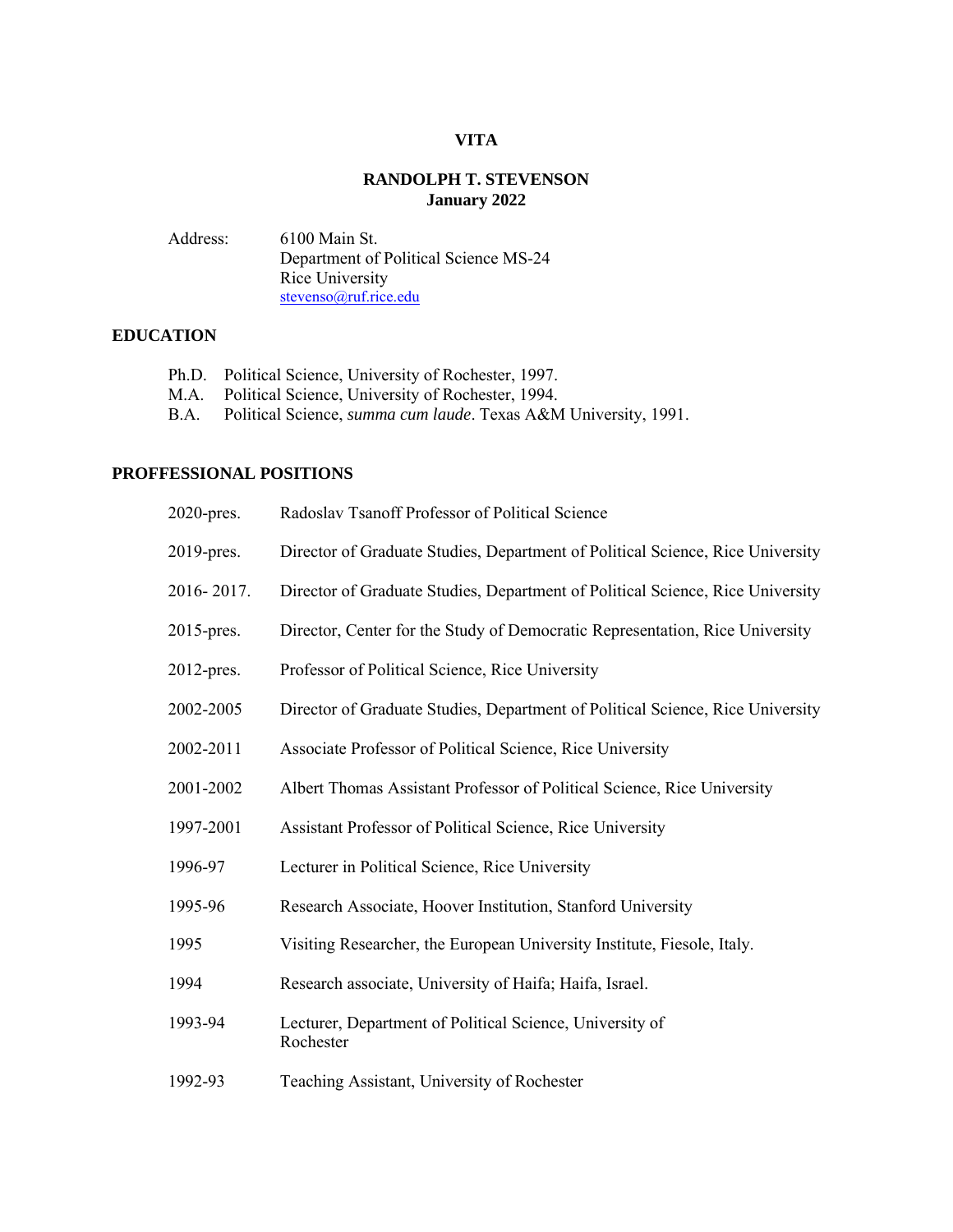#### **PROFESSIONAL ACTIVITIES**

Editorial Board, *American Journal of Political Science (current)*

Associate Editor, *American Journal of Political Science,* 2010 - 2014

Board Member, American National Election Study, 2010 - 2018

Panelist, National Science Foundation, dissertation & main panel, 2006-2011

Previous Editorial Boards:

*Political Research Quarterly, American Journal of Political Science Cognition, Psychology, and Behavior. PSN network at SSRC*

Conference Section Organizer:

Western Political Science Association Midwest Political Science Association Southern Political Science Association European Political Science Association

Other Disciplinary Service:

Committee on Creation of a New Journal, MWPA William Riker Award for Best Book in Political Science Pi Sigma Alpha Award for the best paper at the WPSA, chair Best article in JOP 2011, chair Gregory M. Luebbert award for best book in comparative politics 2009-10, Chair

#### **SELECTED UNIVERSITY SERVICE**

| $2017$ -present | Member, Undergraduate Curriculum Committee (subcommittee chair)                                                                                 |
|-----------------|-------------------------------------------------------------------------------------------------------------------------------------------------|
| 2016-2017       | Member, Graduate Council                                                                                                                        |
| 2015/17/19      | Member, Dean's advisory Committee                                                                                                               |
| 2013-2014       | Member, Dean's review Committee                                                                                                                 |
| 2007-2010       | Convener of Appeals and Grievances, Rice University                                                                                             |
| 2005-2010       | Executive Committee of the Faculty Senate, Rice University                                                                                      |
| 2005-2011.      | Senator for Social Science, Faculty Senate, Rice University                                                                                     |
| 2005-2011       | Chair of various Rice Faculty Senate committees and subcommittees (some examples:<br>Bylaws, Curricular administration reform, and many others) |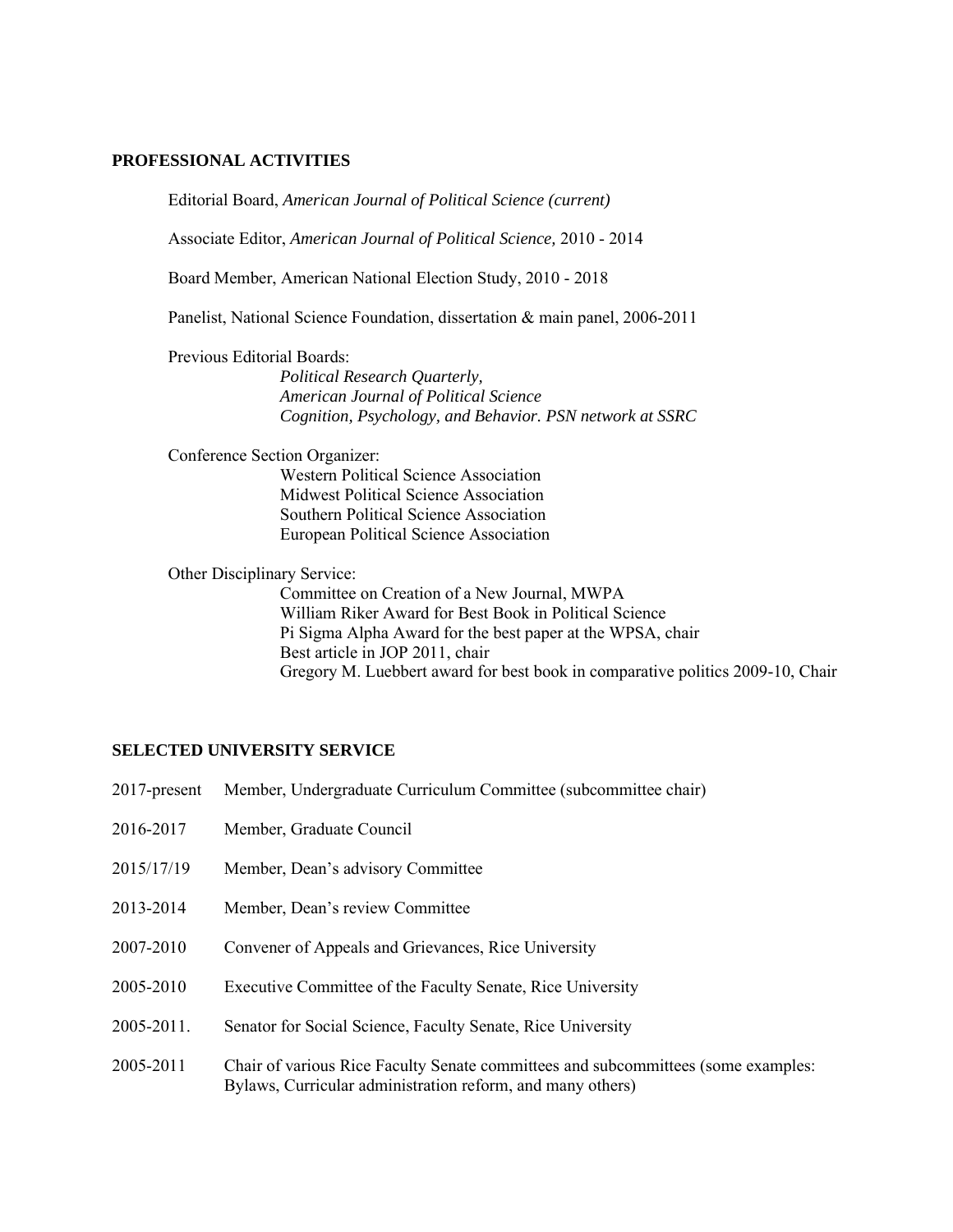| 2007-09-10 | Member, Rice University Undergraduate Curriculum Committee                                                                                 |
|------------|--------------------------------------------------------------------------------------------------------------------------------------------|
| 2005-2009  | Parliamentarian of the Faculty Senate, Rice University                                                                                     |
| 2005       | Chair of the Committee to create a new Faculty Senate at Rice University (wrote the<br>constitution of the faculty senate and its bylaws). |
| 2004-2007  | Resident Associate, Will Rice College, Rice University                                                                                     |
| 2004-2008  | Divisional Academic Advisor, Social Science, Rice University                                                                               |
| 1997-2004  | Faculty Associate, Brown College, Rice University                                                                                          |

#### **EXTERNAL GRANTS**

| National Science Foundation SES-0752362                                    |  |
|----------------------------------------------------------------------------|--|
| "Explaining Cross-National and Over-time Variation in Political Knowledge" |  |
| 2008-2011 (\$255,988)                                                      |  |

National Science Foundation SES-0937463 Supplement to "Explaining Cross-National…" (Significantly expanding the scope of the original grant and separately reviewed) (\$39,015)

National Science Foundation SES-0215635 "Why the Economy? The Micro-Foundations of the Economic Vote" 2002-2004 (~\$200,000 total, \$99,937 Rice)

National Science Foundation SES-0079094 "What do Voters Know about Cabinet Formation?" 2000-2002 (\$49, 752)

National Science Foundation Dissertation Improvement Grant, 1995

National Science Foundation Dissertation Improvement Grants for my PhD Students: Jason Eichorst Craig Meddaugh Seonghui Lee Andra Pascu-Linder

### **INTERNAL GRANTS**

- 2001 Research Grant for the "International Economic News Data Project" from the Baker Institute, Rice University
- 1999 Supplemental Research Grant for "What do Voter's Know about Cabinet Formation" Center for the Study of Culture and Values, Rice University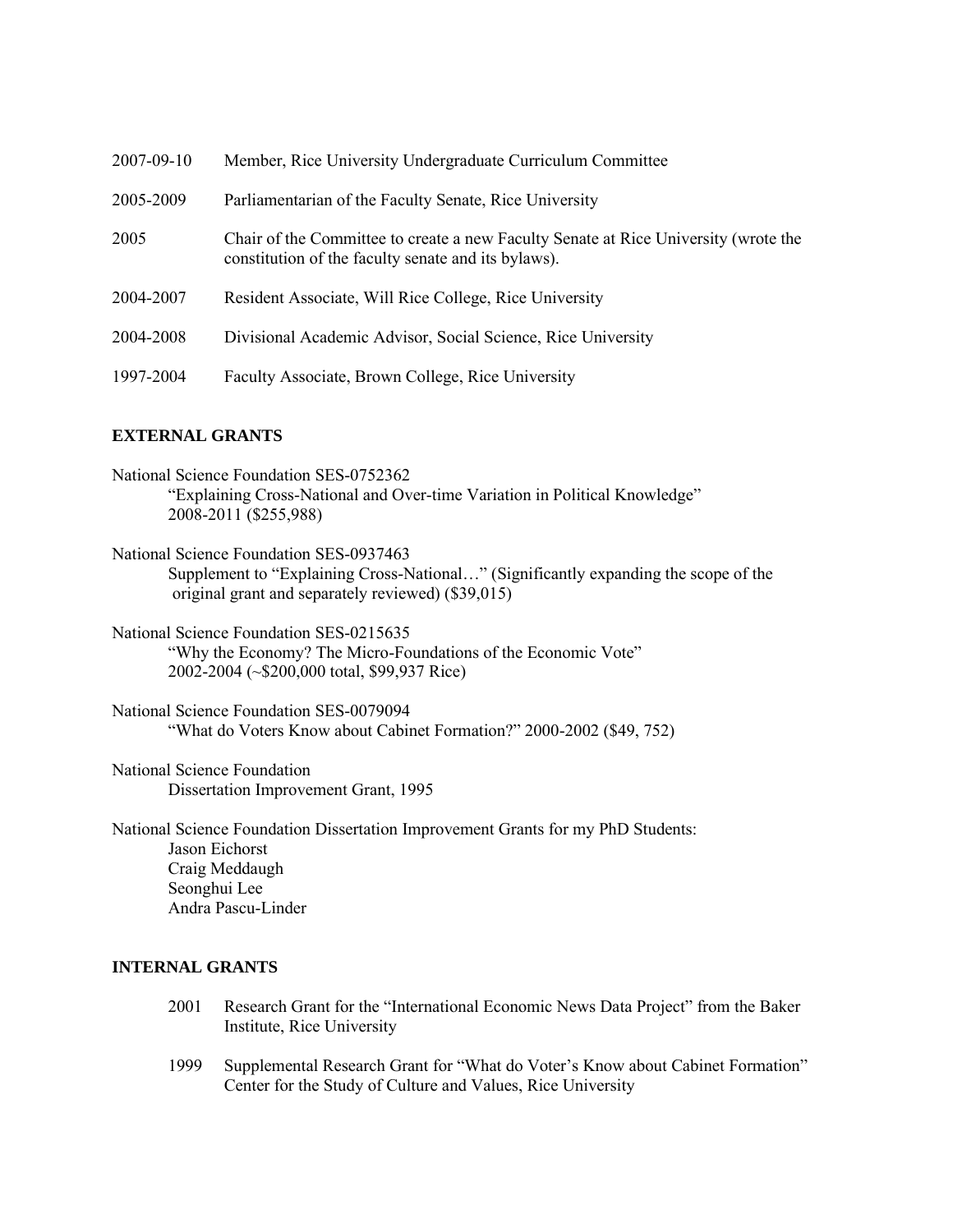1998 Research Grant, for "The Legislative Agenda in Parliamentary Democracies," Baker Institute and the Center for the Study of Institutions and Values, Rice University

#### **RESEARCH AND TEACHING AWARDS AND OTHER HONORS**

- 2010 Award for Best Article published in the Journal of Politics in the 2009-10 year, for "The Global Economy, Competency, and the Economic Vote"
- 2009Gregory M. Luebbert award for the best book in Comparative Politics written in 2007 or 2008
- 2006 Best paper presented in Political Economy, Awarded by the Political Economy Section of the American Political Science Association.
- 1998 Finalist, Phi Beta Kappa Teaching Prize for the best teacher among assistant professors at Rice university
- 1994 Graduate Student Teaching Prize, University of Rochester
- 1991 Rush Rhees Fellowship, University of Rochester
- 1991 Bonnie E. Brown Award for the most outstanding undergraduate in political science, Texas A&M University
- 1990 Senior Honors Fellowship, Honors Research Program, Texas A&M University.
- 1989 Delegate, NATO Youth Conference, Copenhagen, Denmark.
- 1989 Jordan Fellowship in support of field research in Gujurat, India. Jordan Institute for International Awareness, Texas A&M University
- 1987 Maude O. Hunter Fellowship, Texas A&M University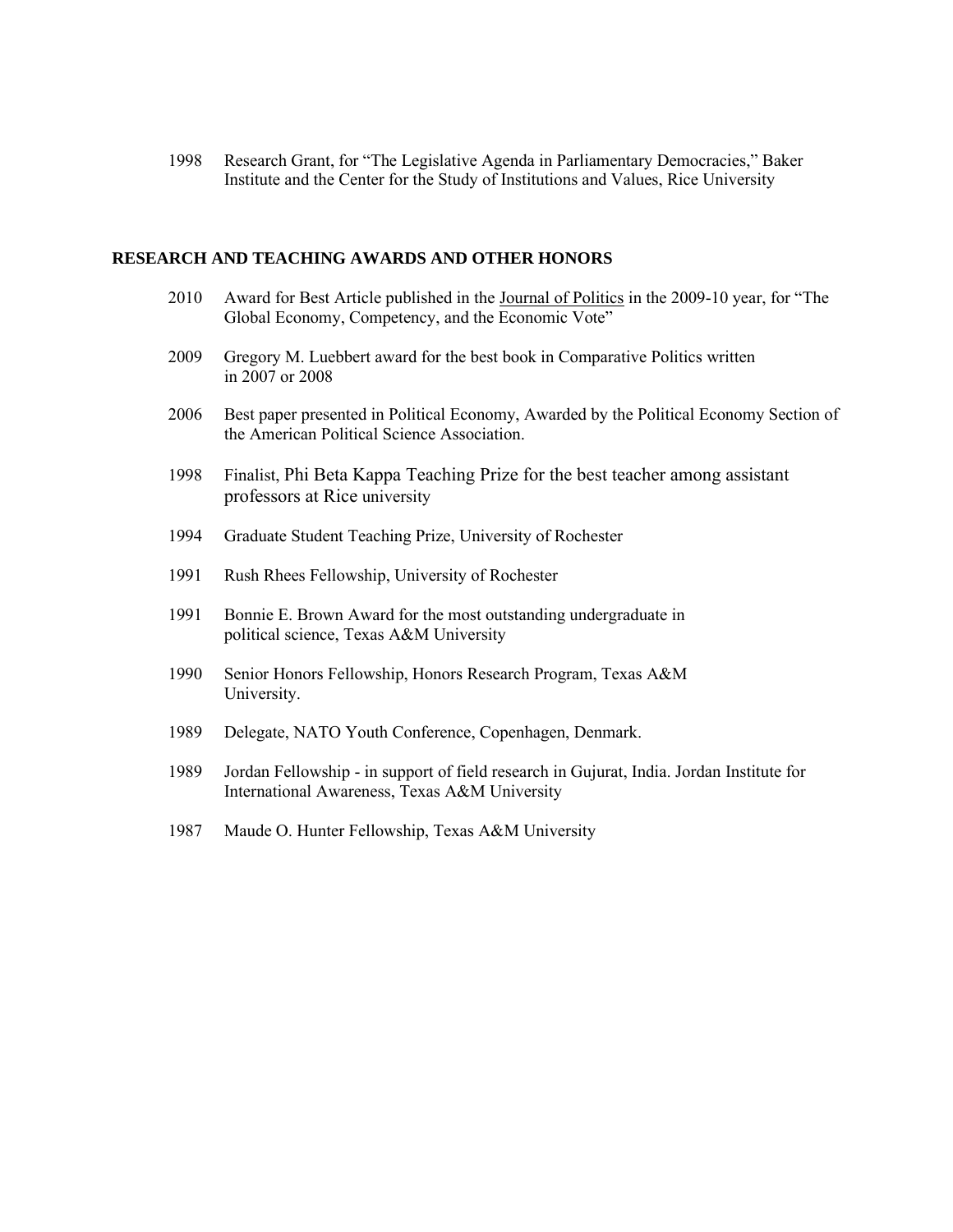# **PUBLICATIONS**

#### **Books**

*The Economic Vote: How Political and Economic Institutions Condition Election Results.* (with Raymond Duch). In the Political Economy of Institutions and Decisions Series. Cambridge University Press, 2008

*Winner of the Gregory M. Luebbert award for the best book in comparative politics in 2007 or 2008.*

#### Available at <http://www.randystevenson.com/2012/02/the-economic-vote/>

This book seeks to explain why the economy is sometimes an important factor in electoral outcomes and sometimes is not. Our initial task was to construct the first comprehensive map of variation in economic voting over a large number of countries (18 western democracies) and years (1979-2001). We do this by estimating the pattern of economic voting over parties that is revealed in each of 165 different election surveys. Next, we propose a contextual model of rational economic voting that attempts to explain this variation as a function of differences in the political and economic context in which voters make their electoral choices. The theory, which builds on, and formally generalizes, both the rational selection model of economic voting first proposed by Alesina and Rosenthal (1995) and on McKelvey and Ordeshook's analysis of strategic voting in multi-party democracies, allows us to generate a rich set of hypotheses about the kinds of political and economic contexts that should condition economic voting. The relevant features of these various contexts can be organized into three general categories: the distribution of policymaking responsibility over parties previous to the election, the distribution of contention for future policymaking responsibility in the election, and the quality of the signal that past movements in the economy provide about the competence of the parties in the election. For each of these general categories, the theory implies specific kinds of political and economic institutions that should condition the economic voting and in the final part of the project we test these implications. In general, we find strong support for the theoretical predictions of the model.

*Coalitional Thinking: How Voters Manage Complex Political Systems*. (David Fortunato) In Preparation.

*Political Systems and Political Interest: How Differences in Political Institutions Promote or Suppress Political Interest*. (With Seonghui Lee) In Preparation.

*Multiparty Government*: The Politics of Coalition Revisited. (with Indridi Indridason, Daniel Diermeier, Lanny Martin, Georg Vanberg, and Guy Whitten) In preparation.

### **Articles**

A Bias-Corrected Estimator for the Crosswise Model with Inattentive Respondents. 2021. *Political Analysis,* 1-15. doi:10.1017/pan.2021.43 (with Yuki Atsusaka)

"Attributing Policy Influence under Coalition Governance" 2021. 115: 252-268. American Political Science Review. (with David Fortunato, Nick Lin, and Mathias Tromborg)

"Causal Interaction and Effect Modification: Same Model, Different Concepts." 2021. Political Science Research and Methods. (with Luke Keele)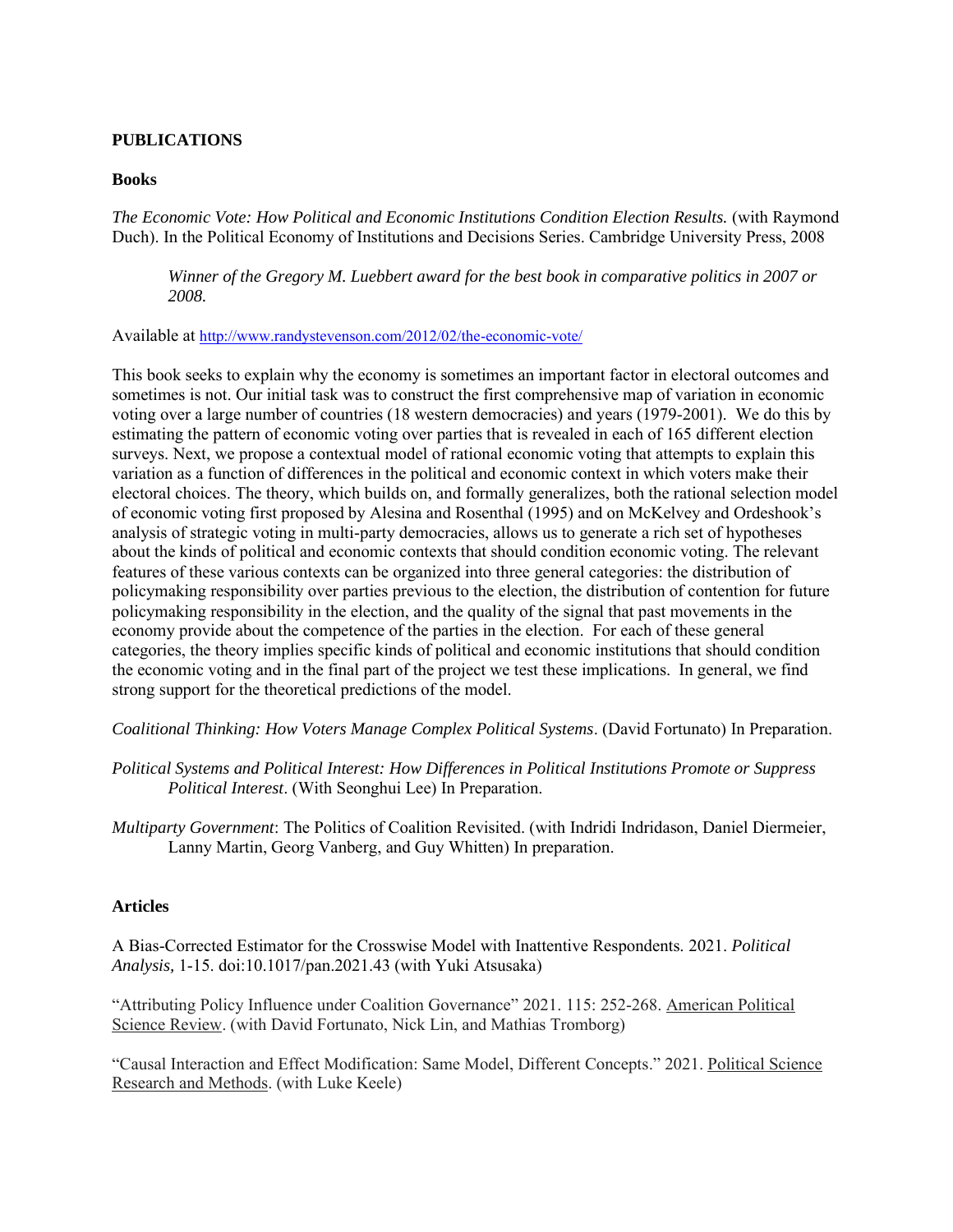"Party Government and Political Information" 2021. Legislative Studies Quarterly. (with David Fortunato)

The Causal Interpretation of Estimated Associations in Regression Models. 2019. Political Science Research and Methods. (with Luke Keele)

"Measuring Knowledge of Parties' Legislative Seat Shares" 2019. Political Research and Methods. pp. 1- 12. (with Seonghui Lee and Agustina Haime)

An Audit of Political Behavior Research. 2018. Sage Open, July-September, p. 1-14. (with Lynn Vavreck, Simon Jackman, Jamie Druckman, Joshua Robison, and Johnathan Katz)

"Gamson's Law and Voters' Perceptions of Portfolio Allocation" 2017. European Journal of Political Research. 56 (4) pp. 912-940 (with Nick Lin, Mathias Tromborg, and David Fortunato)

"Voters, Responsibility Attribution, and Support Parties in Parliamentary Democracies" 2017. British Journal of Political Science. (with Mathias Tromborg and David Fortunato)

"An Expanded Empirical Evaluation of the Cross-National Comparability of Survey Measures of Political Interest Using Anchoring Vignettes: A Research Note" (with Lee S, Lin N) 2016. Electoral Studies. Vol. 44 p. 423-428.

"Heuristics in Context" 2016. Political Research and Methods. pp. 1-20, early online version available (with David Fortunato)

"Survey Experiments with Google Consumer Surveys: Promise and Pitfalls for Academic Research in Social Science." 2016. Political Analysis. (With Bob Stein and Philip Santoso)

"Context, Heuristics, and Political Knowledge: Explaining Cross-National Variation in Citizens' Left-Right Knowledge" (with David Fortunato and Greg Vonnahme) 2016. Journal of Politics.

"Evaluating the Cross-National Comparability of Survey Measures of Political Interest Using Anchoring Vignettes" 2014. (with Seonghui Lee and Nick Lin) Electoral Studies.

"A Copula Approach to the Problem of Selection Bias in Models of Government Survival" 2015. Political Analysis. 23(1) 42-58. (with Lanny Martin and Daina Chiba)

"Responsibility Attribution for Collective Decision Makers" 2014 American Journal of Political Science. (with Raymond Duch and Wojtek Przepiorka) vol. 59 (2).

"Voter Perceptions of Agenda Power and Attribution of Responsibility for Economic Performance." September, 2013*.* Electoral Studies*.* (with Raymond Duch)

"The Meaning and Use of Subjective Perceptions in Studies of Economic Voting". Electoral Studies, June 2013 (with Raymond Duch)

"Performance Voting and Knowledge of Cabinet Composition" June 2013. Electoral Studies. (with David Fortunato)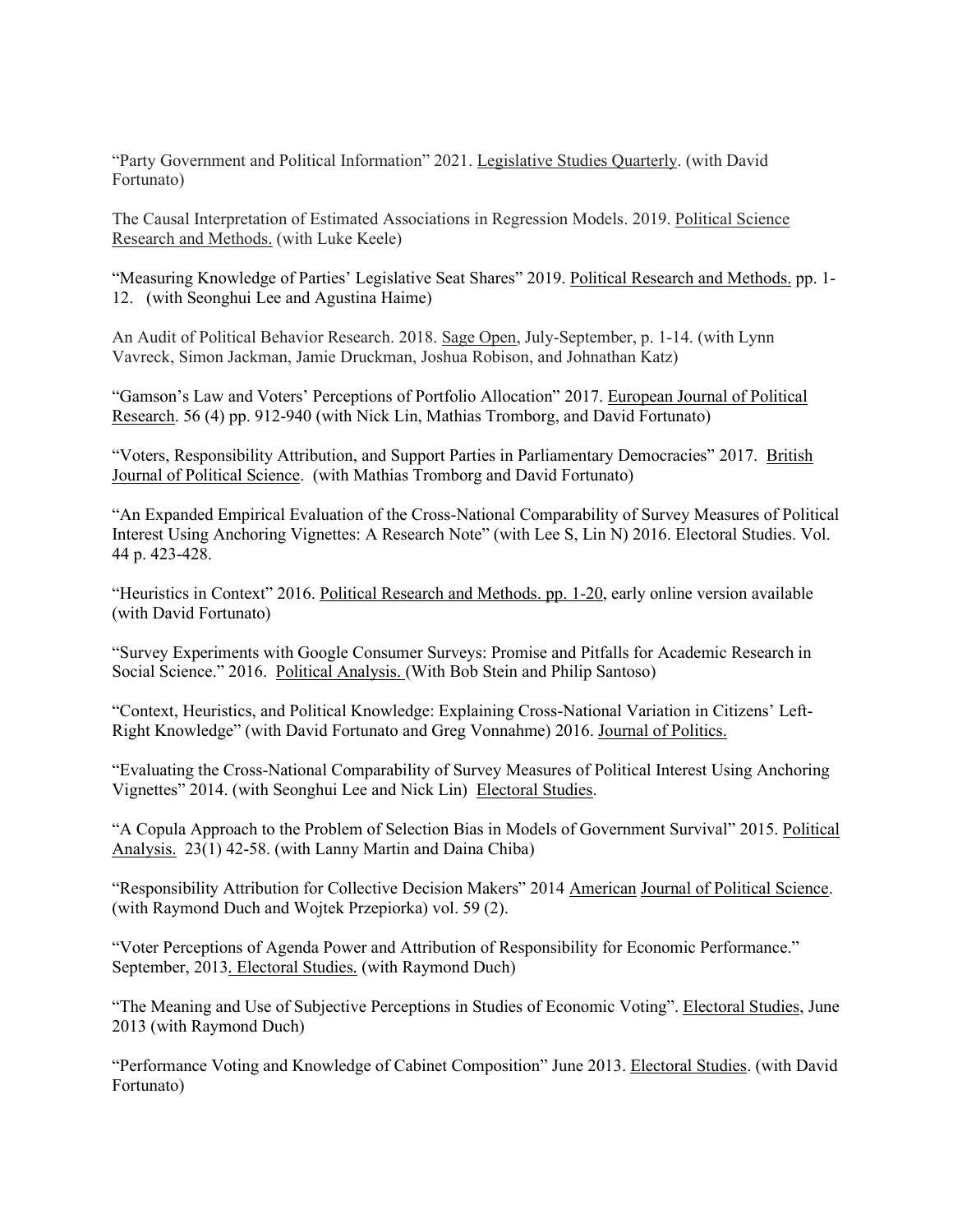"Perceptions of Partisan Ideologies: The Effect of Coalition Participation." 2013. American Journal of Political Science. (with David Fortunato)

"Context and Economic Expectations: When Do Voters Get it Right?" 2011. British Journal of Political Science. (with Raymond Duch)

"The Conditional Impact of Incumbency on Government Formation." 2010. American Political Science Review. Vol. 104, no. 3. (with Lanny Martin)

"The Global Economy, Competency, and the Economic Vote" 2010. Journal of Politics Vol. 72, no. 1, 105-123 (with Raymond Duch).

- *Winner of the Best Paper published in JOP for the year*
- *A previous version won the Best Paper presented in Political Economy in 2006 from the Political Economy Section of the American Political Science Association.*

"Accessing the Magnitude of the Economic Vote over Time and Across Nations." 2006. Electoral Studies Vol. 25, no. 3, 528-47 (with Raymond Duch).

"Brain Activity in the Play of Dominant Strategy and Mixed Strategy Games" 2006. Political Psychology (with Rick Wilson and Geoffrey Potts), Vol. 27, no 3 pp. 459-478.

"Context and the Economic Vote: A Multi-Level Analysis." Political Analysis*.* 2005. Vol. 13, no. 4, 2005, pp. 387-409. (with Raymond Duch)

"The Economy as Context: Indirect Links between the Economy and Voters." 2002 in Han Dorussen, ed., The Changing Economic Voter. London: Routledge.

"The Cost of Ruling, Cabinet Duration, and the "Median Gap Model" Public Choice. 2002.

"The Economy and Policy Preference: A Fundamental Dynamic of Democratic Politics." 2001. American Journal of Political Science. Vol. 45, no. 3, pp. 620-633

"Cabinet Formation in Parliamentary Democracies." 2001. American Journal of Political Science. Vol. 45, no. 1, pp. 33-50. (with Lanny Martin)

"Cabinet Terminations and Critical Events." American Political Science Review. Vol. 94, no. 3. September 2000, pp. 627-640. (with Daniel Diermeier)

"Do campaigns Matter? Testing for Cross-National Effects." British Journal of Political Science. Vol. 30, April, 2000 , pp. 217-235. (with Lynn Vavreck)

"Cabinet Survival and Competing Risks." American Journal of Political Science. vol.43 , no. 4 , October 1999, pp. 1051-1068. (with Daniel Diermeier)

"Defense Expenditures and Economic Growth In Israel: The Indirect Link." Journal of Peace Research, Vol. 33, no. 3, 1996, pp. 341-353. (with Alex Mintz, Michael Ward, and Jordin Cohen)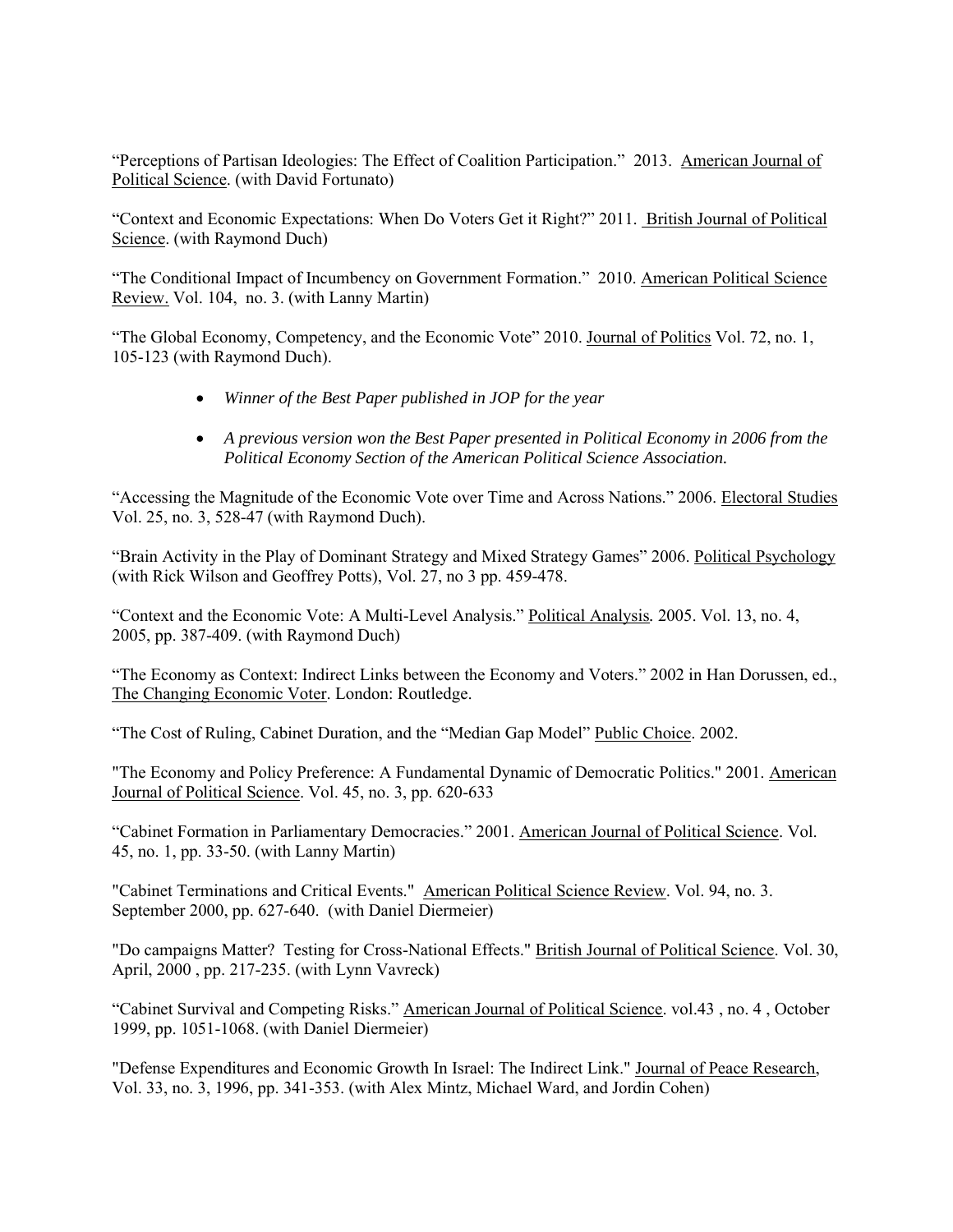"Theories of Budgetary Tradeoffs." Public Budgeting and Financial Management. 1995 (with Alex Mintz).

"Defense Expenditures, Economic Growth, and the 'Peace Dividend': A Longitudinal Analysis of 103 Countries." Journal of Conflict Resolution, Vol. 39, No. 2, 1995, pp. 283-309 (with Alex Mintz).

"Armament and Development: An Empirical Analysis of the Impact of Military Spending on Economic Growth in Developing Countries." in Chatterji, Jager, and Rima (eds.) The Economics of International Security: Essays in Honor of Jan Tinbergen, London: Palgrave. 1994 (with Alex Mintz).

#### **Invited Papers**

"Making a Contribution: The Role of Fieldwork in Scientific Research Programs" APSA-CP, the newsletter of the Comparative Politics section of the American Political Science Association, 2005

#### **Book Reviews**

*Interests and Integration: Market Liberalization, Public Opinion, and European Union* by Matthew Gabel. Comparative Political Studies, April 1999.

#### **Reports**

"Health and Unemployment Programs in the Third World and their Relevance to the *Colonias* of South Texas." Report to the Center for Housing and Urban Development, Texas A&M University (with Nehemia Geva, Arnold Vedlitz, and Alex Mintz).

### **Work Under Review**

The Nature and Sources of Voters' Beliefs about the Left-Right Positions of Political Parties (with Philip Santoso and Seonghui Lee) [under review at AJPS]

### **Working Papers**

"Political Knowledge in Coalitional Democracies" (with Nick Lin and David Fortunato)

"Heuristics and Coalition Expectations" (with David Fortunato)

### **RECENT CONFERENCE PARTICIPATION**

APSA 2019 EPSA 2018 MWPSA 2019